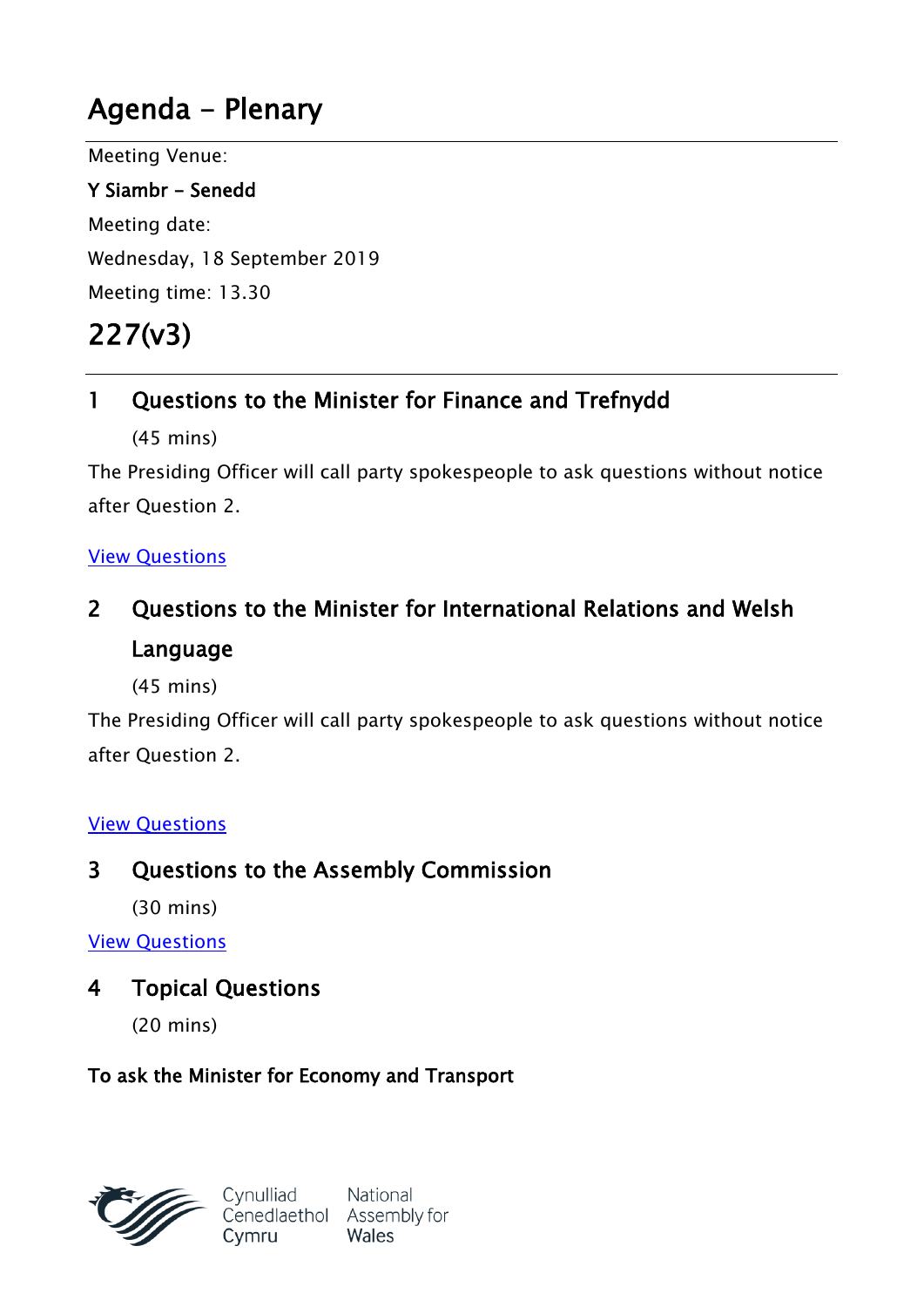**John Griffiths (Newport East):** Will Welsh Government provide an update on the action taken since the announcement of the proposed closure of the Orb Steelworks in Newport?

**Suzy Davies (South Wales West):** Will the Minister provide an update on Welsh Government plans to support Ineos Automotive's decision to base themselves in Bridgend?

**5 90 Second Statements**

(5 mins)

**6 Motion under Standing Order 26.17(iii) in relation to the Senedd and Elections (Wales) Bill**

(5 mins)

## **NDM7134 [Elin Jones \(Ceredigion\)](http://www.assembly.wales/en/memhome/Pages/MemberProfile.aspx?mid=162)**

To propose that The National Assembly for Wales, in accordance with Standing Order 26.17(iii), agrees that Stage 2 proceedings of the Senedd and Elections (Wales) Bill be considered by a Committee of the Whole Assembly.

Senedd and [Elections](http://www.assembly.wales/laid%20documents/pri-ld12142/pri-ld12142-e.pdf) (Wales) Bill

## **7 Motion under Standing Order 16.5 to establish a committee**

(5 mins)

## **NDM7136 [Elin Jones \(Ceredigion\)](http://www.assembly.wales/en/memhome/Pages/MemberProfile.aspx?mid=162)**

To propose that the National Assembly for Wales, in accordance with Standing Order 16.5:

1. Establishes a Committee on Assembly Electoral Reform.

2. Agrees that the remit of the Committee is to examine the recommendations of the Expert Panel on Assembly Electoral Reform.

3. Agrees that the Committee will be dissolved following a Plenary debate on its final report.

A [Parliament](https://www.assembly.wales/NAfW%20Documents/About%20the%20Assembly%20section%20documents/Expert%20Panel%20on%20Assembly%20Electoral%20Reform/A%20Parliament%20that%20Works%20for%20Wales.pdf) that works for Wales - The report of the Expert Panel on Assembly [Electoral](https://www.assembly.wales/NAfW%20Documents/About%20the%20Assembly%20section%20documents/Expert%20Panel%20on%20Assembly%20Electoral%20Reform/A%20Parliament%20that%20Works%20for%20Wales.pdf) Reform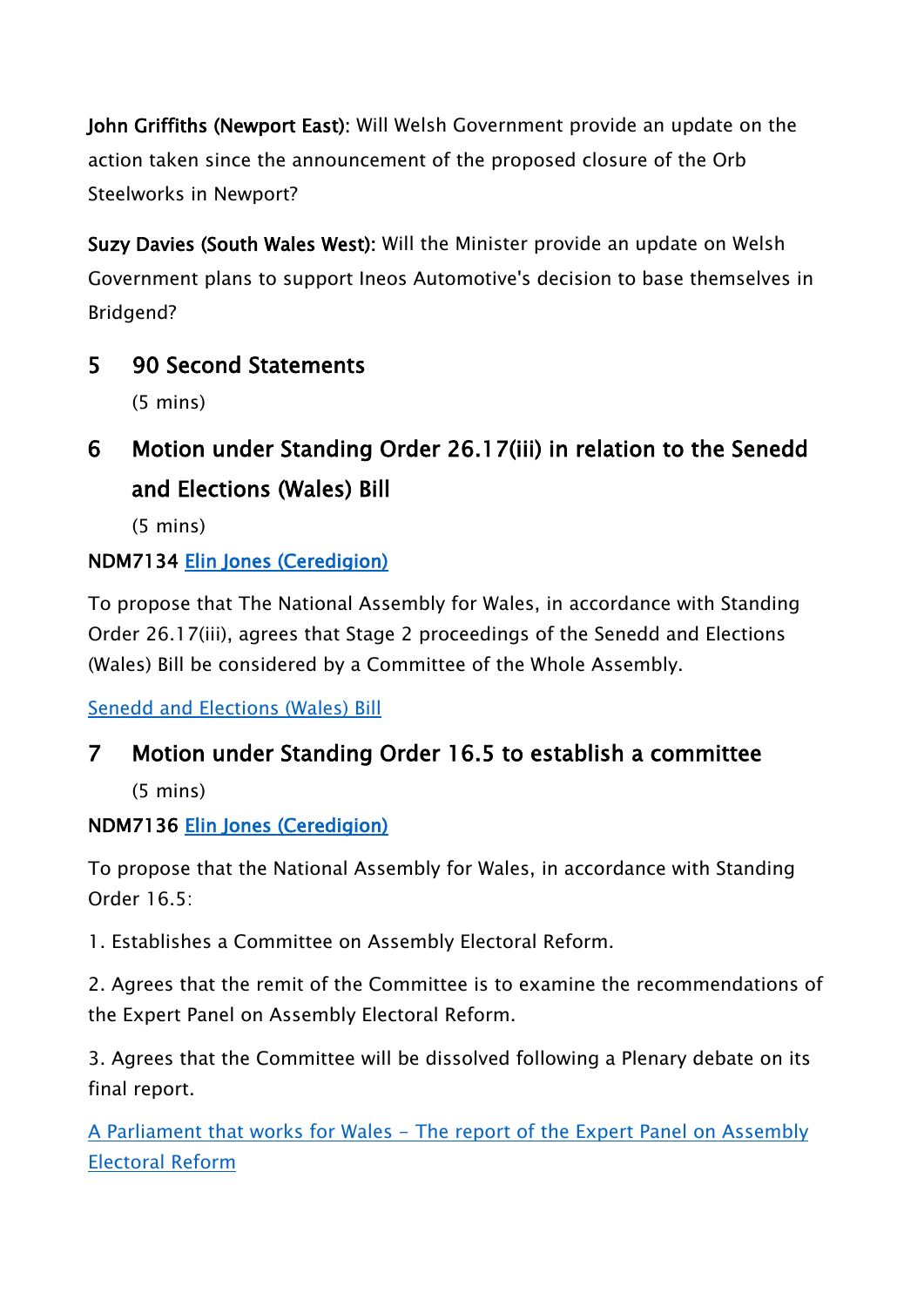## **8 Debate on the Health, Social Care and Sport Committee report: Endoscopy Services in Wales**

(30 mins)

#### **NDM7132 [Dai Lloyd \(South Wales West\)](http://www.assembly.wales/en/memhome/Pages/MemberProfile.aspx?mid=167)**

To propose that the National Assembly for Wales:

Notes the report of the Health, Social Care and Sport Committee on endoscopy services in Wales, which was [laid](http://www.cynulliad.cymru/laid%20documents/cr-ld12492/cr-ld12492-e.pdf) in the Table Office on 8 April 2019.

Note: The response from the Welsh Government to the report was [laid](http://www.cynulliad.cymru/laid%20documents/gen-ld12627/gen-ld12627-e.pdf) in the Table Office on 4 July 2019.

## **9 Welsh Conservatives Debate - Air Quality**

(60 mins)

#### **NDM7133 [Darren Millar \(Clwyd West\)](http://www.assembly.wales/en/memhome/Pages/MemberProfile.aspx?mid=171)**

To propose that the National Assembly of Wales:

1. Notes that Wales has some of the worst air quality in the UK and that some areas have breached EU regulations for several years, culminating in the Welsh Government being taken to court for its lack of action.

2. Regrets that around 2,000 people die early each year (6 per cent of all deaths in Wales) as a result of poor air quality.

3. Further notes that air pollution exacerbates existing lung conditions and is a cause of asthma and lung cancer, and that long-term impacts of poor air quality are not yet fully understood.

4. Calls on this Assembly to pass and enact a clean air bill in this Assembly term before the next Assembly elections.

5. Believes that the act should:

a) enshrine in law World Health Organisation air quality guidelines;

b) mandate the Welsh Government to produce a statutory air quality strategy every 5 years;

c) provide a statutory duty on local authorities to appropriately monitor and assess air pollution, and take action against it;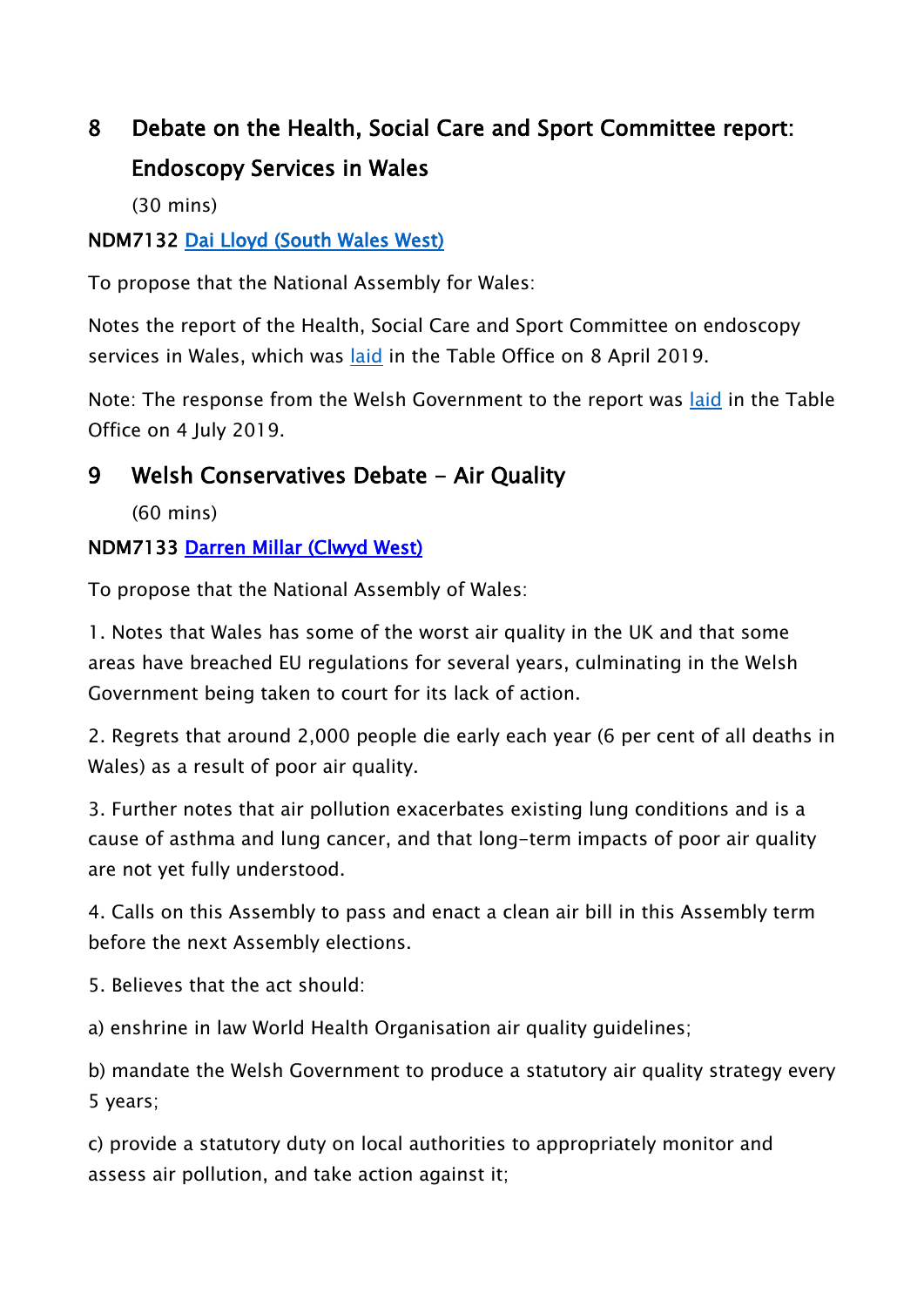d) introduce a 'right to breathe' whereby local authorities are obliged to inform vulnerable groups when certain levels breach recommended guidance.

#### **The following amendments have been tabled:**

#### **Amendment 1 - [Rebecca Evans \(Gower\)](http://www.assembly.wales/en/memhome/Pages/MemberProfile.aspx?mid=375)**

Delete all and replace with:

To propose that the National Assembly for Wales:

Notes that unacceptable levels of air pollution persist in some areas of Wales, the UK and Europe.

Regrets that some estimates suggest long term exposure to poor air quality is a contributory factor in the death of as many as 36,000 people in the UK, and as many as 1,400 people in Wales.

Further notes that short term exposure to air pollution can exacerbate respiratory disease, that long term exposure increases morbidity and mortality risk from lung cancer and other conditions, and that we may expect other health impacts of poor air quality to be identified as the scientific understanding evolves.

Welcomes positive action by Welsh Government including the introduction of permanent 50mph speed limits, the delivery of the Clean Air Day campaign and the development of a Clean Air Plan for Wales.

Calls on the UK and Welsh governments to use all available legislative and nonlegislative actions to improve air quality.

*[If amendment 1 is agreed, amendment 2 will be de-selected]*

**Amendment 2 - [Rhun ap Iorwerth \(Ynys Môn\)](http://www.assembly.wales/en/memhome/Pages/MemberProfile.aspx?mid=2717)** 

Insert as new sub-points in point 5:

require the gradual phase-out of the sale of diesel-only and petrol-only vehicles by 2030;

create clean air zones in towns and cities;

give communities the right to place pollution-monitoring equipment outside of schools and hospitals;

enable local authorities to introduce pollution and congestion charges;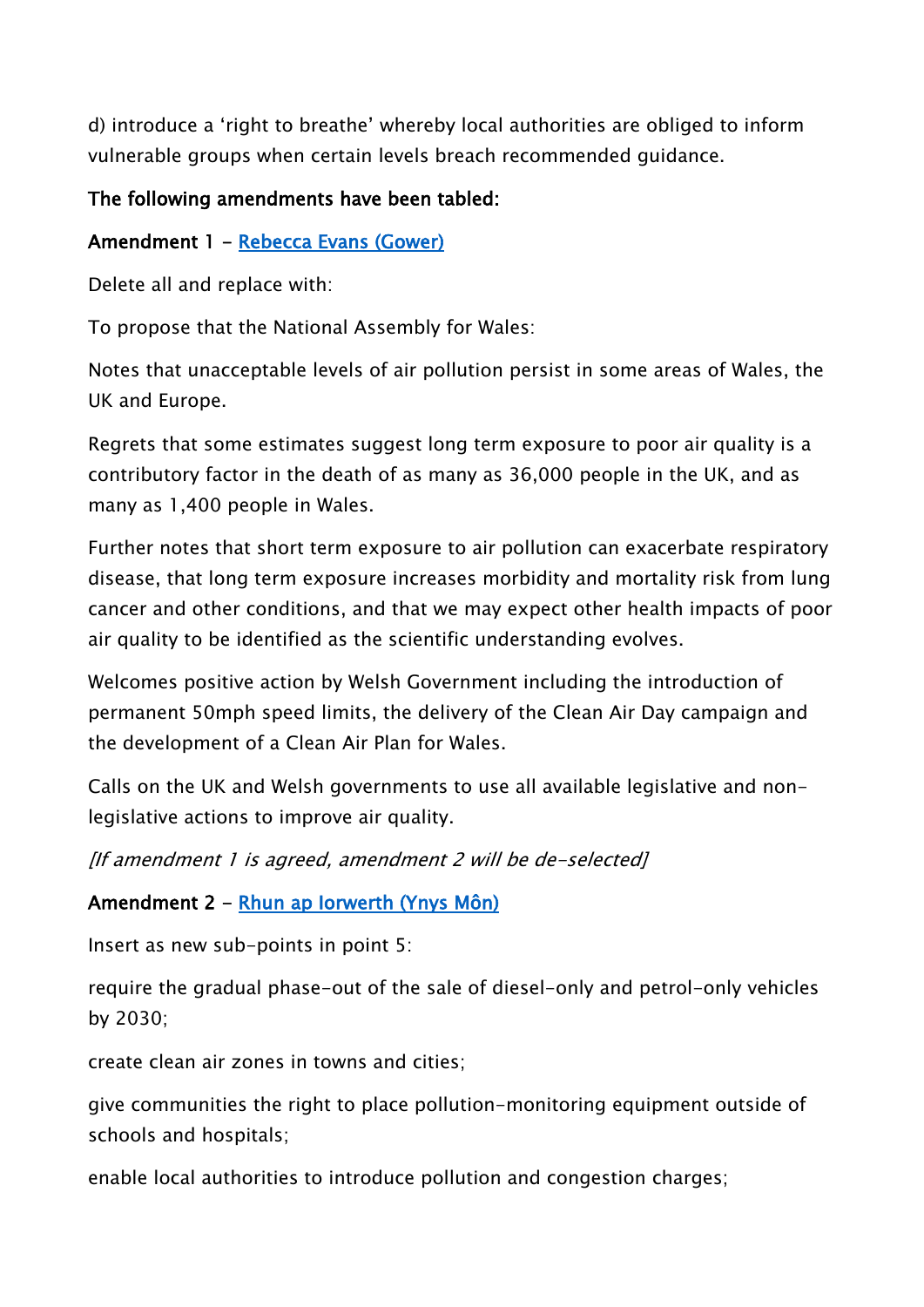set national and regional plans to reduce air pollution in Wales;

reform planning law to require impact of air pollution to be given greater weight in the planning system.

## **10 Plaid Cymru Debate - Climate Justice**

(30 mins)

#### **NDM7137 [Rhun ap Iorwerth \(Ynys Môn\)](http://www.assembly.wales/en/memhome/Pages/MemberProfile.aspx?mid=2717)**

To propose that the National Assembly for Wales:

1. Welcomes the call from Greta Thunberg and youth activists from Fridays for Future for adults to join with students and young people striking on 20 September 2019 to demand climate justice.

2. Applauds the role that students and young people have played in Wales and across the world in bringing the climate emergency to the attention of policy makers and the public.

3. Supports the planned strikes and demonstrations by young people and adults on 20 September 2019.

#### **The following amendments have been tabled:**

#### **Amendment 1 - [Darren Millar \(Clwyd West\)](http://www.assembly.wales/en/memhome/Pages/MemberProfile.aspx?mid=171)**

Delete all and replace with:

Applauds the role young people have played in driving the climate change agenda, however, believes that striking and young people missing school is not the solution.

Recognises the widespread public concern regarding global warming and that limiting climate change requires international effort and co-operation, and notes the following actions taken to address such concerns:

a) the world-leading role taken by the UK Government in tackling climate change and the transition to clean growth;

b) that the UK has cut emissions by more than 40 per cent since 1990 while growing the economy by more than two thirds, the best performance on a per person basis than any other G7 nation;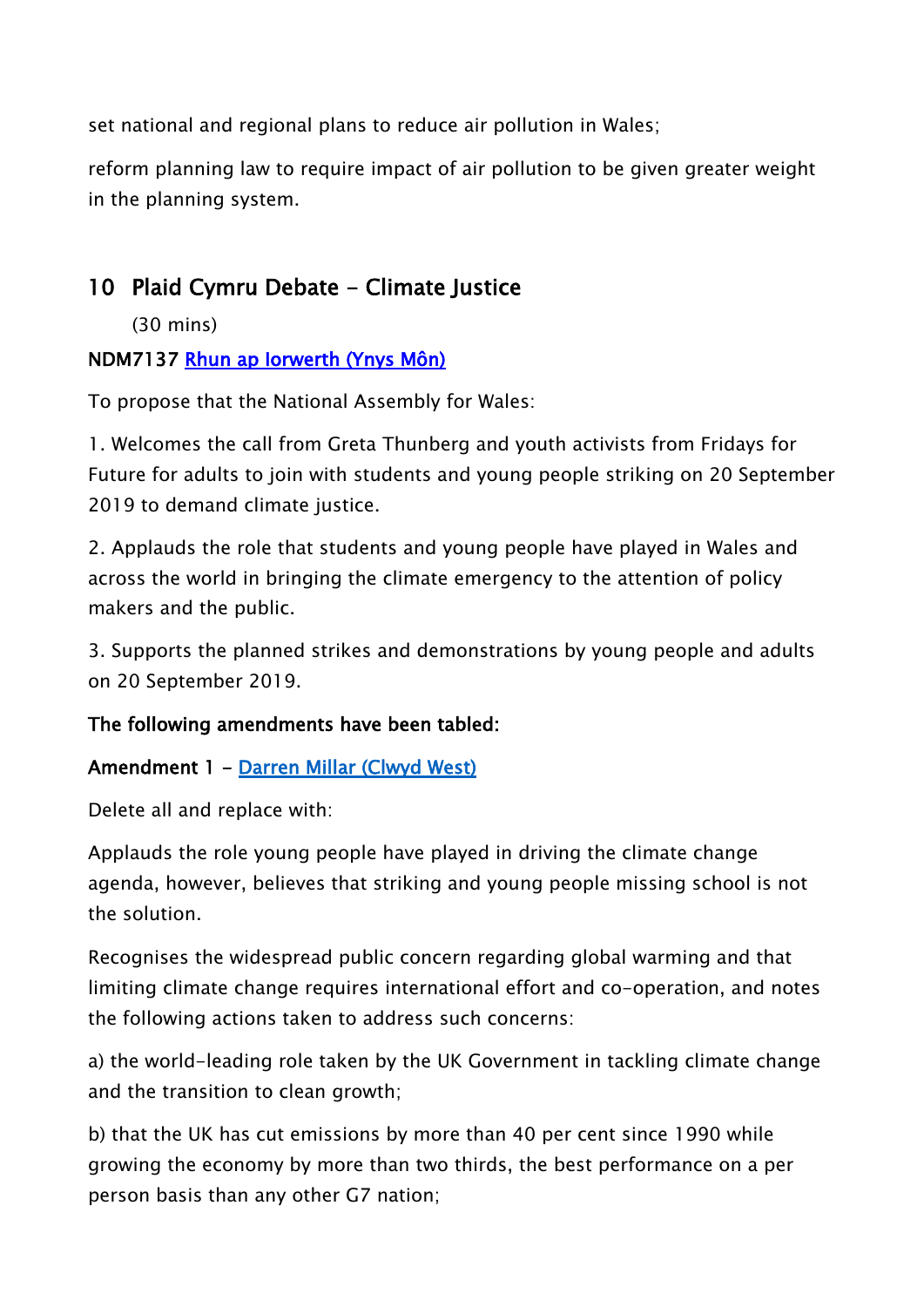c) the introduction by the UK Government of a legally binding net zero target to end the UK's contribution to global warming entirely by 2050.

Notes the Welsh Government's declaration of a climate emergency but regrets the government's failure to bring forward a comprehensive set of measures fitting for such an emergency.

*[If amendment 1 is agreed, amendments 2 and 3 will be de-selected]*

#### **Amendment 2 - [Rebecca Evans \(Gower\)](http://www.assembly.wales/en/memhome/Pages/MemberProfile.aspx?mid=375)**

Delete point 1 and replace with:

Supports the call of the Fridays for Future movement for all politicians and business leaders to listen to young people because their determination, their ideas and their efforts are urgently needed to bring about a low carbon Wales.

#### **Amendment 3 - [Rebecca Evans \(Gower\)](http://www.assembly.wales/en/memhome/Pages/MemberProfile.aspx?mid=375)**

Delete point 3 and replace with:

Welcomes the commitment from Welsh Government to introduce votes for 16 and 17 years olds in time for the 2021 elections to the National Assembly for Wales, giving those young people a stronger voice in how Wales rises to the challenge of climate change.

### **11 Plaid Cymru debate - NHS Pay and Conditions**

(30 mins)

#### **NDM7138 [Rhun ap Iorwerth \(Ynys Môn\)](http://www.assembly.wales/en/memhome/Pages/MemberProfile.aspx?mid=2717)**

To propose that the National Assembly for Wales:

1. Regrets Betsi Cadwaladr University Health Board's proposals to extend nursing shifts without pay for more than 4,000 nurses and health care support workers.

2. Fears the loss of goodwill among staff who already regularly work through their breaks or are on call on their wards or units.

3. Calls on the Welsh Government to protect frontline workers' pay and conditions within the NHS by ensuring that this regressive proposal is scrapped.

#### **The following amendments have been tabled:**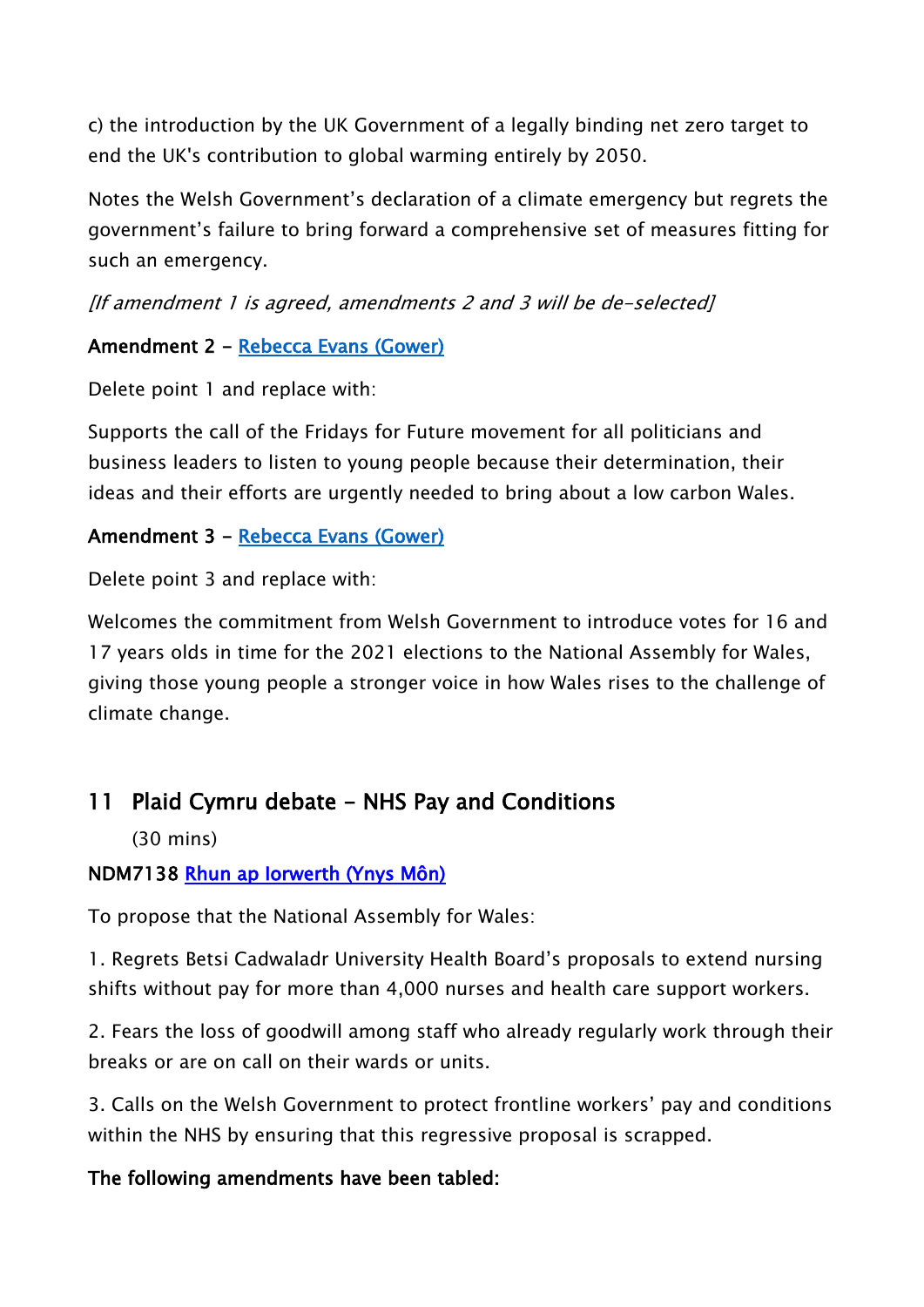#### **Amendment 1 - [Rebecca Evans \(Gower\)](http://www.assembly.wales/en/memhome/Pages/MemberProfile.aspx?mid=375)**

Delete all and replace with:

To propose that the National Assembly for Wales:

Values the NHS workforce and our social partnership working arrangements.

Expects all NHS bodies to work with, engage and consult with staff, their trades unions and other representative bodies on operational changes that impact upon staff.

*[If amendment 1 is agreed, amendments 2, 3 and 4 will be de-selected]*

**Amendment 2 - [Darren Millar \(Clwyd West\)](http://www.assembly.wales/en/memhome/Pages/MemberProfile.aspx?mid=171)** 

Insert as new point 2 and renumber accordingly:

Further regrets that the number of working days lost due to stress and mental health related issues within the health board has increased by 20 per cent since 2014.

**Amendment 3 - [Darren Millar \(Clwyd West\)](http://www.assembly.wales/en/memhome/Pages/MemberProfile.aspx?mid=171)** 

Delete point 3 and replace with:

Expresses concern that this proposal will be unhelpful to staff morale and will place additional expectations on nurses and health care workers to sacrifice their contractual break periods.

#### **Amendment 4 - [Darren Millar \(Clwyd West\)](http://www.assembly.wales/en/memhome/Pages/MemberProfile.aspx?mid=171)**

In point 3, delete 'by ensuring' and replace with:

'and for the Minister for Health and Social Services to intervene to ensure'

#### **12 Voting Time**

#### **13 Short Debate**

(30 mins)

#### **NDM7135 [Rhianon Passmore \(Islwyn\)](http://www.assembly.wales/en/memhome/Pages/MemberProfile.aspx?mid=4651)**

Run Happy